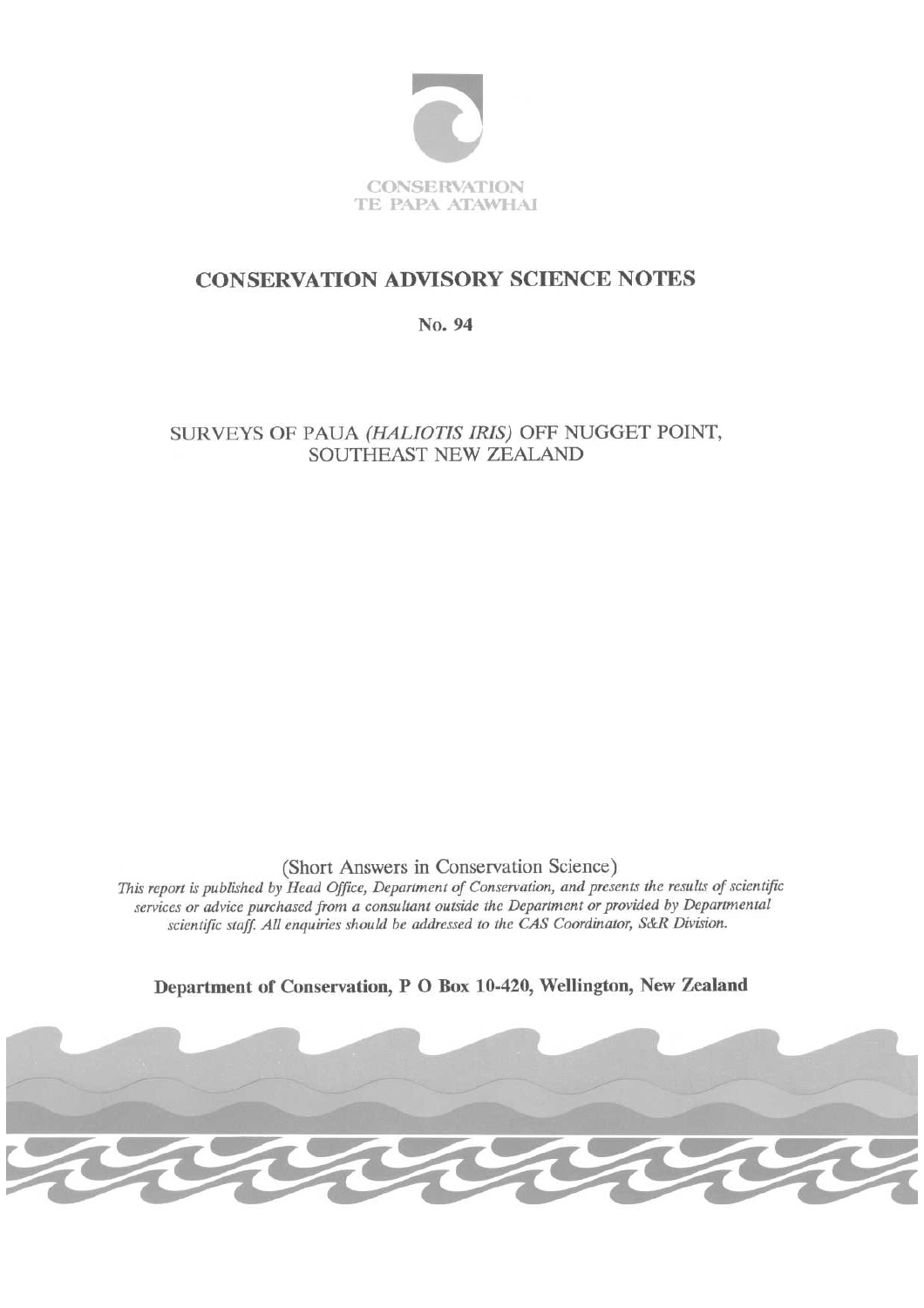ISSN 1171-9834

© 1994 Department of Conservation

Reference to material in this report should be cited thus:

McShane, P.E., Mercer, S.F. and Naylor, J.R., 1994. Surveys of Paua *(Haliotis iris)* off Nugget Point, southeast New Zealand. *Conservation Advisory Science Notes No. 94*, Department of Conservation, Wellington. 22p.

Commissioned by: Coastal Section, EPP Directorate Location: NZMS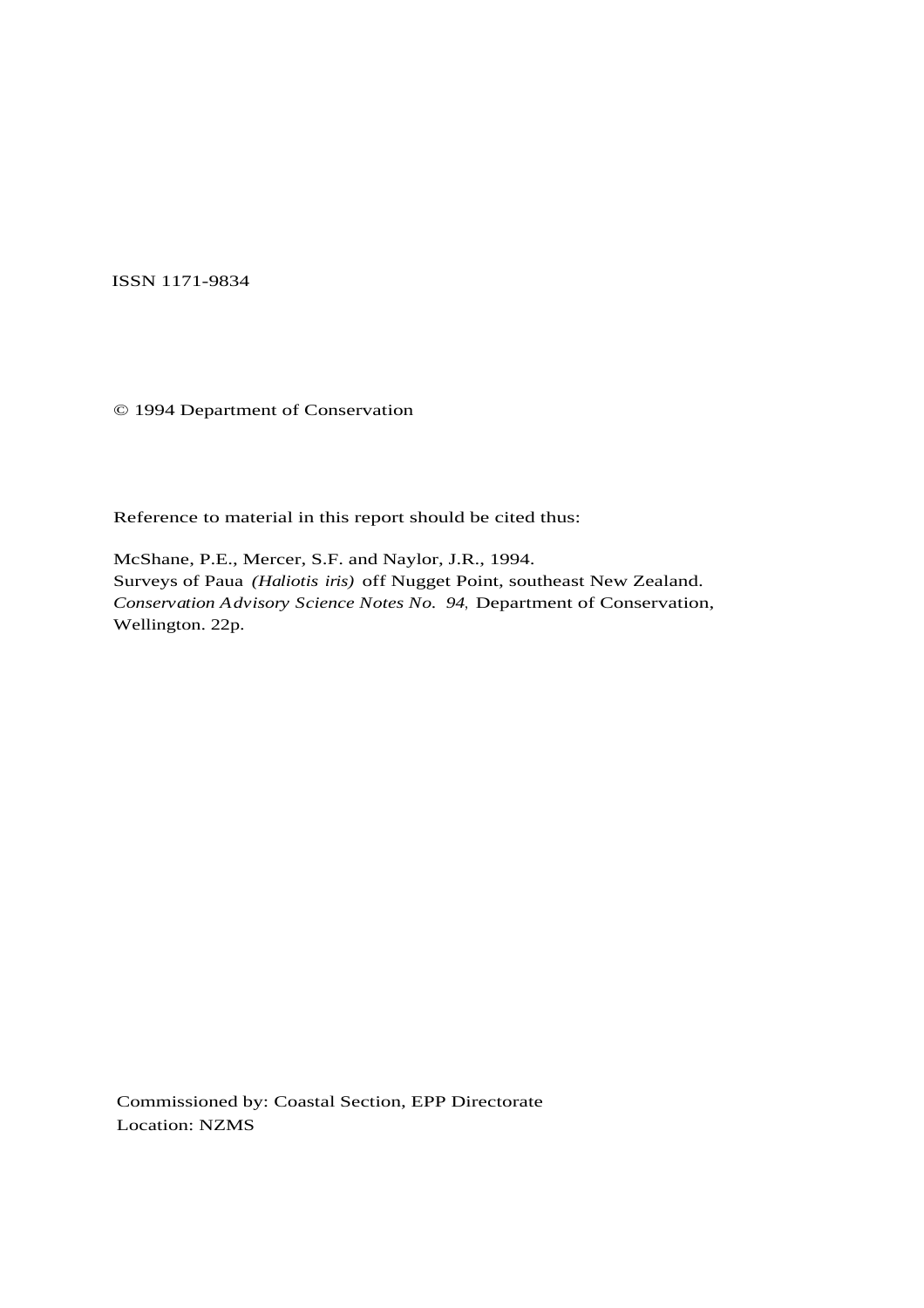# **Surveys of paua** *(Haliotis iris)* **off Nugget Point, southeast New Zealand**

**A report to the Coastal Section, Department of Conservation, Wellington**

**P.E. McShane, S.F. Mercer, and J.R. Naylor**

**MAF Fisheries - Greta Point PO Box 297 Wellington**

**March 1994**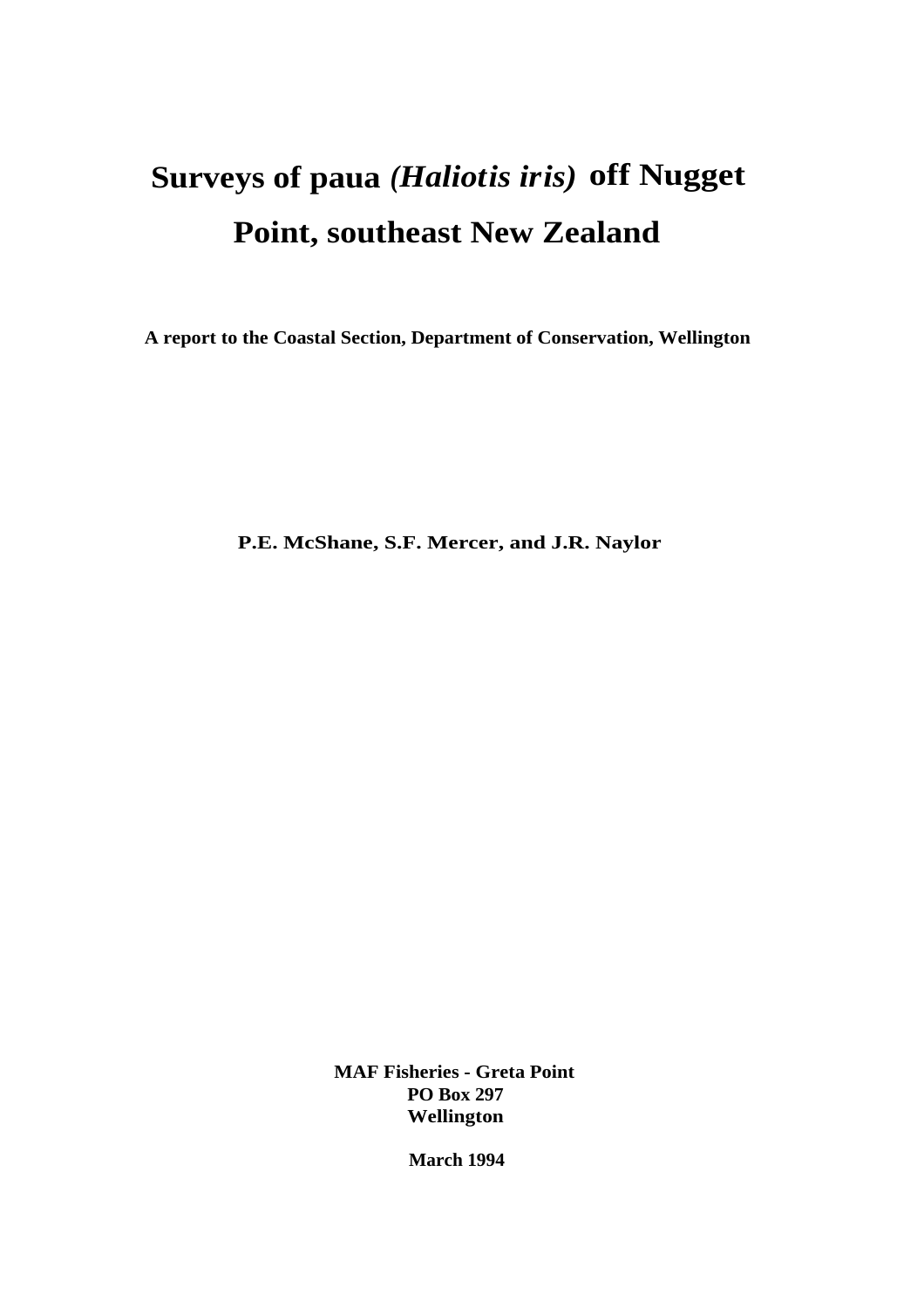#### **Summary**

A survey of paua *(Haliotis iris)* conducted in the proposed marine reserve off Nugget Point showed that paua were common only in the southern part of the proposed reserve, probably because of the greater availability of habitat compared with the northern part. The abundance and size composition of paua from the southern part of the proposed reserve were similar to adjacent populations (Catlins north and south Otago). The abundance of juvenile paua from the southern part of the propcsed reserve was significantly greater than that of adjacent populations. The results did not permit an assessment of likely sustainable harvests for paua.

#### **Introduction**

The coastal area surrounding Nugget Point, southeast New Zealand, has been proposed as a marine reserve. Little information is available on the relative abundance and species composition of the subtidal reef communities off Nugget Point. Some surveys of paua *(Haliotis iris)* off Nugget Point (McShane 1992a, McShane et al. 1993) were part of a wider survey of paua in the region (McShane 1992a).

The commercial fishery for paua is managed under a system of annual catch quotas applied to quota management areas (QMAs). Nugget Point falls within PAU 5, a large area encompassing the bottom half of the South Island and Stewart Island (McShane et al. 1993). Stock assessment of paua is based on population surveys aimed at measuring change in relative abundance (McShane et al. 1993). For the purposes of stock assessment, each QMA is considered to consist of many discrete populations linked by limited larval dispersal, with a population typically occupying about 60 km of coastline. Thus paua in the Nugget Point area may not necessarily be a discrete population, and may in fact be part of a larger population.

Our surveys were directed at addressing three main questions. First: what is the proportion of suitable paua habitat in the proposed reserve compared with adjacent areas? Second: what is the relative abundance of paua in the proposed reserve compared to the adjacent areas? Third: can an annual harvest of 15 to 30 t be sustained from the proposed reserve? This catch range encompasses estimates of current harvest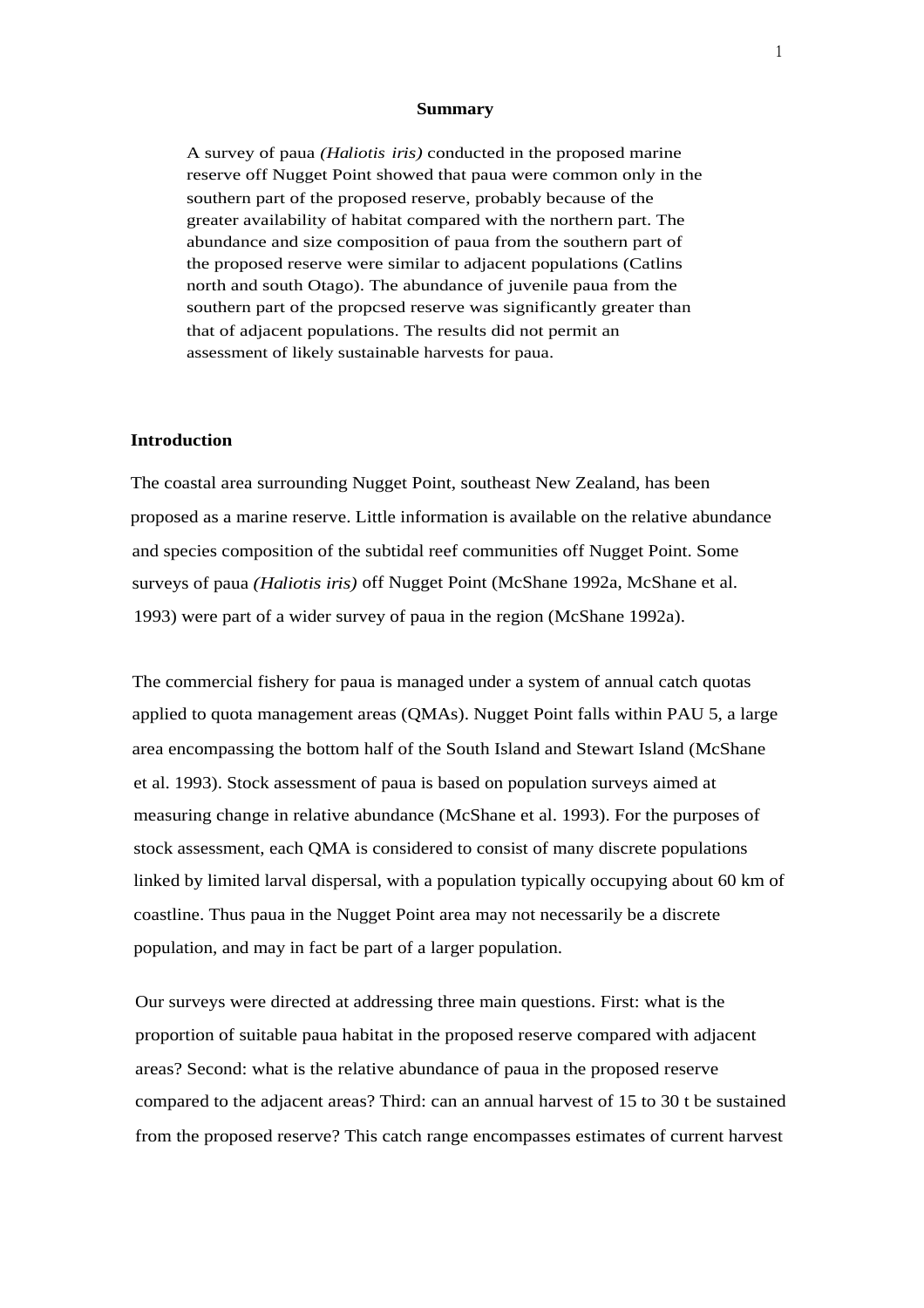from the proposed reserve (MAF South unpublished data, New Zealand Federation of Commercial Fishermen unpublished data).

## **Materials and Methods**

The survey area was subdivided into two strata, north and south (Fig. 1) because a previous survey had revealed few paua immediately north of Nugget Point (McShane et al. unpublished data). Random sample sites were allocated to each stratum; 5 to the southern stratum and 4 to the northern stratum. Each site contained about 250 m of coastline.

Surveys were conducted on 10 February 1994 according to a modified timed swim method. This method was adopted because it was less subject to operator dependence (McShane in press), minimised the handling bias encountered when paua were abundant, and provided a quantification of the patch structure of a population and of the relative abundance of juveniles. If a site did not have suitable habitat for paua, i.e., there was no reef habitat or the depth was in excess of 10 m, the site was reallocated.

Surveys were limited to 10 m depth because paua have a preference for shallow habitat (McShane et al. 1993).

Two research divers dived on alternate sides of the research vessel. The two sides of the research vessel, bounded by the 100 m arc described by the research diver's air hose, were treated as subsites. Thus, at any one site, individual divers would sample two replicate subsites separated by tens of metres, but by no more than 100 m. Each diver began a 10 min search upon encountering a paua.

All patches of paua seen during the 10 min search were recorded. A patch is defined one or more individuals separated by less than two body lengths (30 cm). For large patches, a maximum of four individuals (nearest the diver) was collected. Patch size *(PS)* was recorded according to the following groups of individuals: **<sup>1</sup>**, <sup>1</sup> - 4; **2**, 5 -10; **3**, 11-20; **4**, 21-40; **5**, 41-80; **6**, 80 +.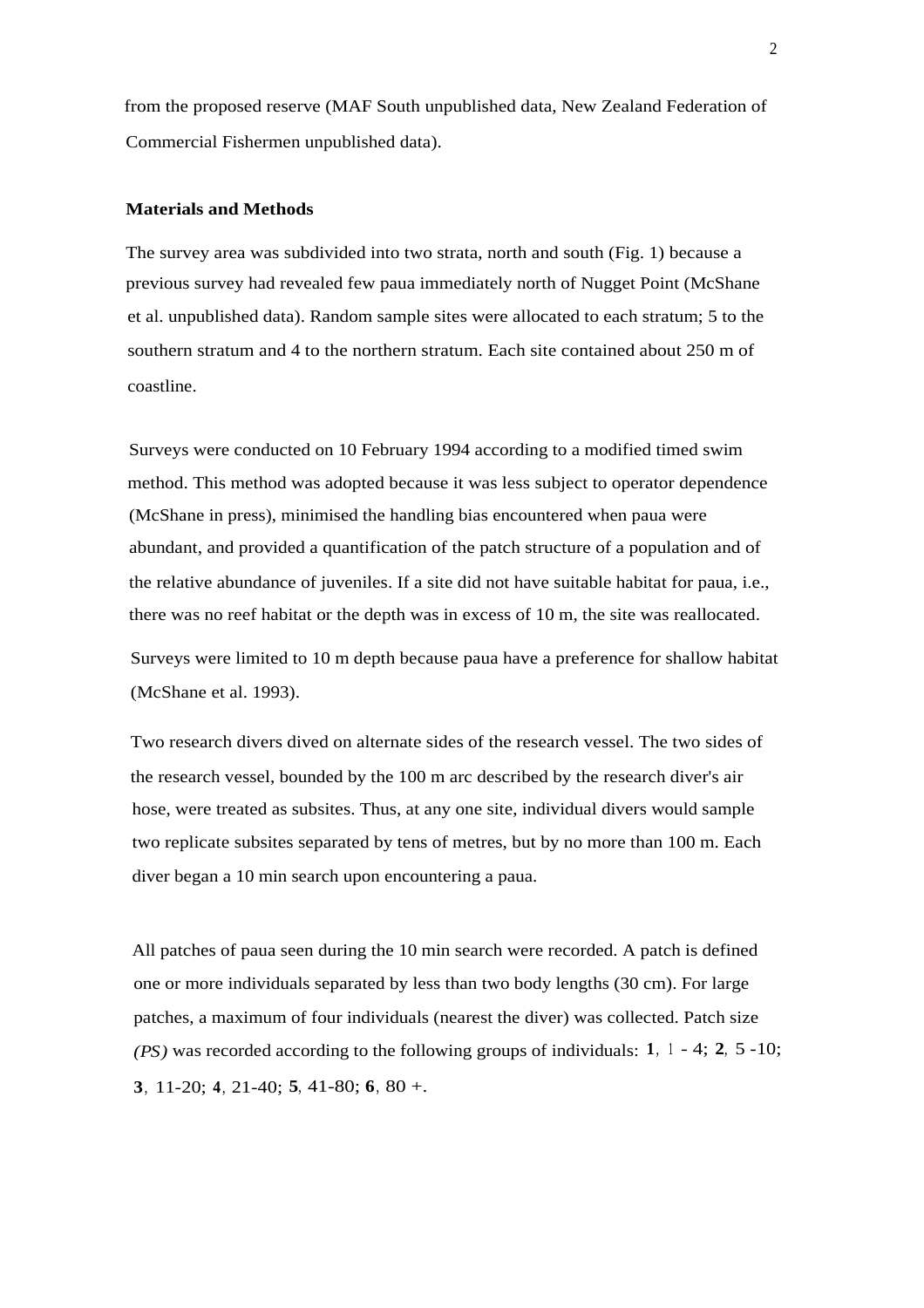A further 10 min was spent by each diver searching cryptic habitat, i.e., under boulders and in cracks and crevices. Thus surveys were stratified to include both emergent and cryptic individuals.

All paua collected were returned to the research vessel where shell length was measured to the nearest millimetre. Note was taken at each site of the habitat topography (standard geological scale from solid reef to sand), the sea conditions, and the dominant epibiota (see Appendix).

For estimation of the relative abundance of paua at each subsite  $(A_s)$ , patch frequency was multiplied by the median of each category of patch size:

# $A_s = \sum N_i (PS)_i$

where  $N_i$  is the number of patches of the ith category per 10 min. search at each subsite and  $(PS)$  is the median of patch size of the ith category (1.28 for patch 1). Shell length was converted to weight by the appropriate length weight conversion (McShane and Mercer unpublished). Abundance data for each subsite were converted to biomass with the product of the mean weight. The relative biomass of*H. iris* was compared with analysis of variance (ANOVA) by nesting sites within strata (stratum considered as a fixed factor).

All data were assessed for homogeneity of variance (Cochran's test) and, if necessary, transformed (n+l) (Sokal and Rohlf 1981). After ANOVA, means were compared with SNK tests (Underwood 1981). For the comparison, two adjacent populations were considered: Catlins north (Long Beach to Duff Island) and south Otago (Kaka Point to Cape Saunders).

## **Results**

## *General observations*

The reef habitat differed between the two strata surveyed off Nugget Point. Within the northern stratum there were also differences between the Nuggets themselves and the much shallower reef to the north. Sites north of the Nuggets consisted of solid high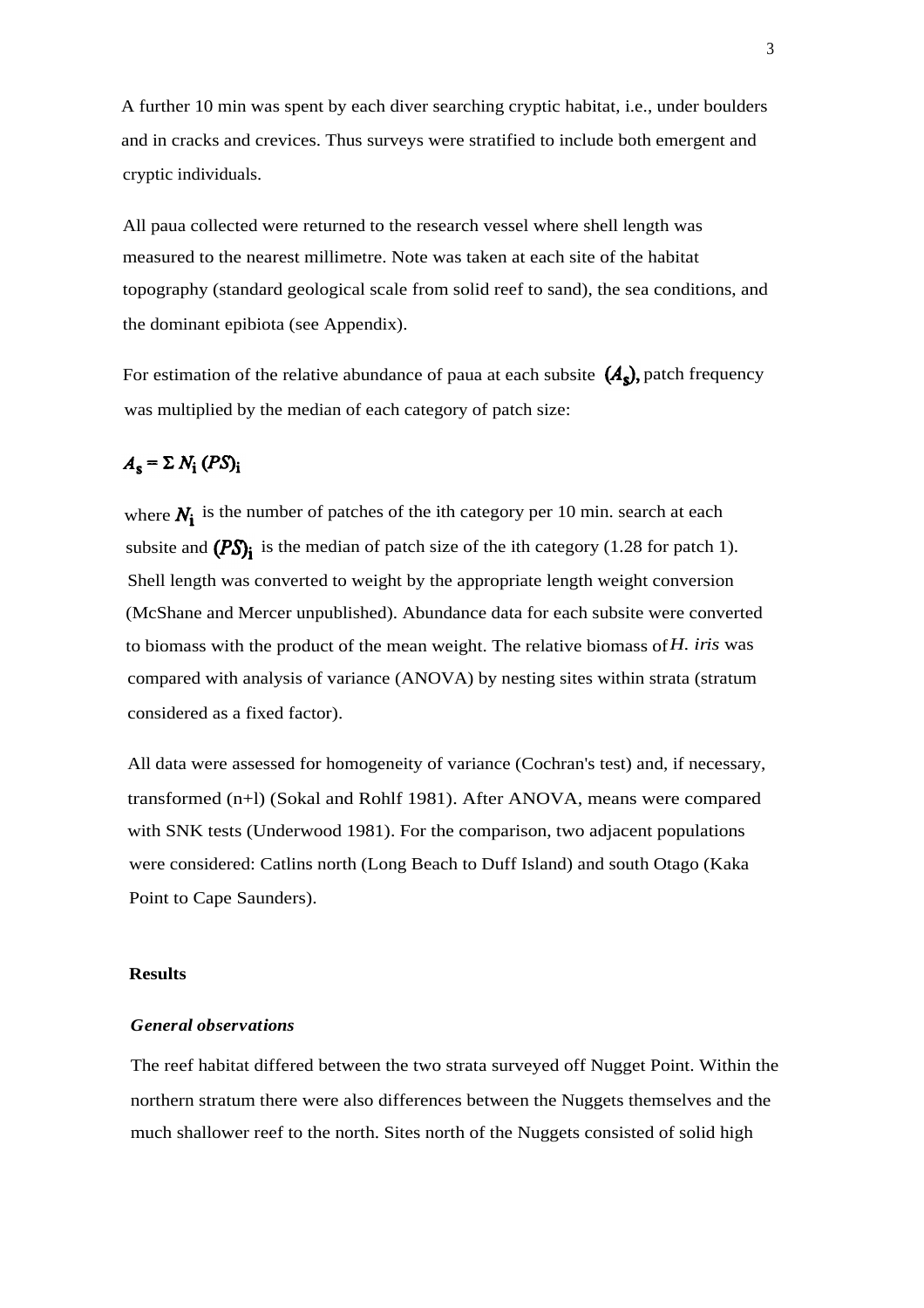relief reef, interspersed with sand. The reef/sand interface in this area occurred at about 4 m depth. Off the Nuggets, near -vertical solid rock walls merge with sand and low relief reef at a depth of about 14 m. Sites surveyed in the southern stratum consisted of solid reef of low to medium relief with large and small boulders.

The macroalgal community in the northern stratum was dominated by turfing reds including articulate coralline algae. Other common seaweds in the northern stratum included *Xiphophora gladiata* and *Microzonia velutina. Macrocystis pyrifera* was abundant at the far northern end of this stratum. *Durvillaea antarctica* was predominant in the immediate subtidal throughout the stratum and was also common in the southern stratum, as was the brown seaweed *Marginariella urvilliana.*

The epibiota in both strata was dominated by encrusting barnacles, sponges, and ascidians, and mussels were common in the mid-littoral zone north of the Nuggets. The sea tulip *Pyura pachydermatina* was abundant at all sites surveyed in the northern stratum and around the Nuggets themselves. *Lessonia variegata* and *Schizoseris* sp. were also plentiful off the Nuggets.

Rock lobsters *(Jasus edwardsii)* and sea urchins *(Evechinus chloroticus)* were scarce in both strata.

#### *Relative abundance and size composition*

The relative abundance of paua was much higher in the southern stratum than in the northern stratum (means  $+$  standard error (*s.e.*): south 70.1  $\pm$  15.2; north 10.6  $\pm$  7.0, Fig. 2). The mean size of paua from the two strata was similar (shell length means  $\pm$  $(s.e.)$ : south 121.8  $\pm$  1.2 mm; north 128.0  $\pm$  2.8, Fig. 3). The relative biomass of paua in the southern part of the proposed reserve area was more than that in the northern part, but similar to the relative biomass of adjacent populations (Catlins north and south Otago) (by ANOVA, SNK test  $P < 0.05$ , Fig. 4).

The frequency of large patches ( $>$  4 paua per patch) in the southern stratum (2.9  $+$ 0.7/10 min searching time) was similar to that of Catlins north  $(2.6 \pm 0.5/10 \text{ min})$  and south Otago (2.8  $\pm$  0.8/10 min), but greater than that in the northern stratum (0.4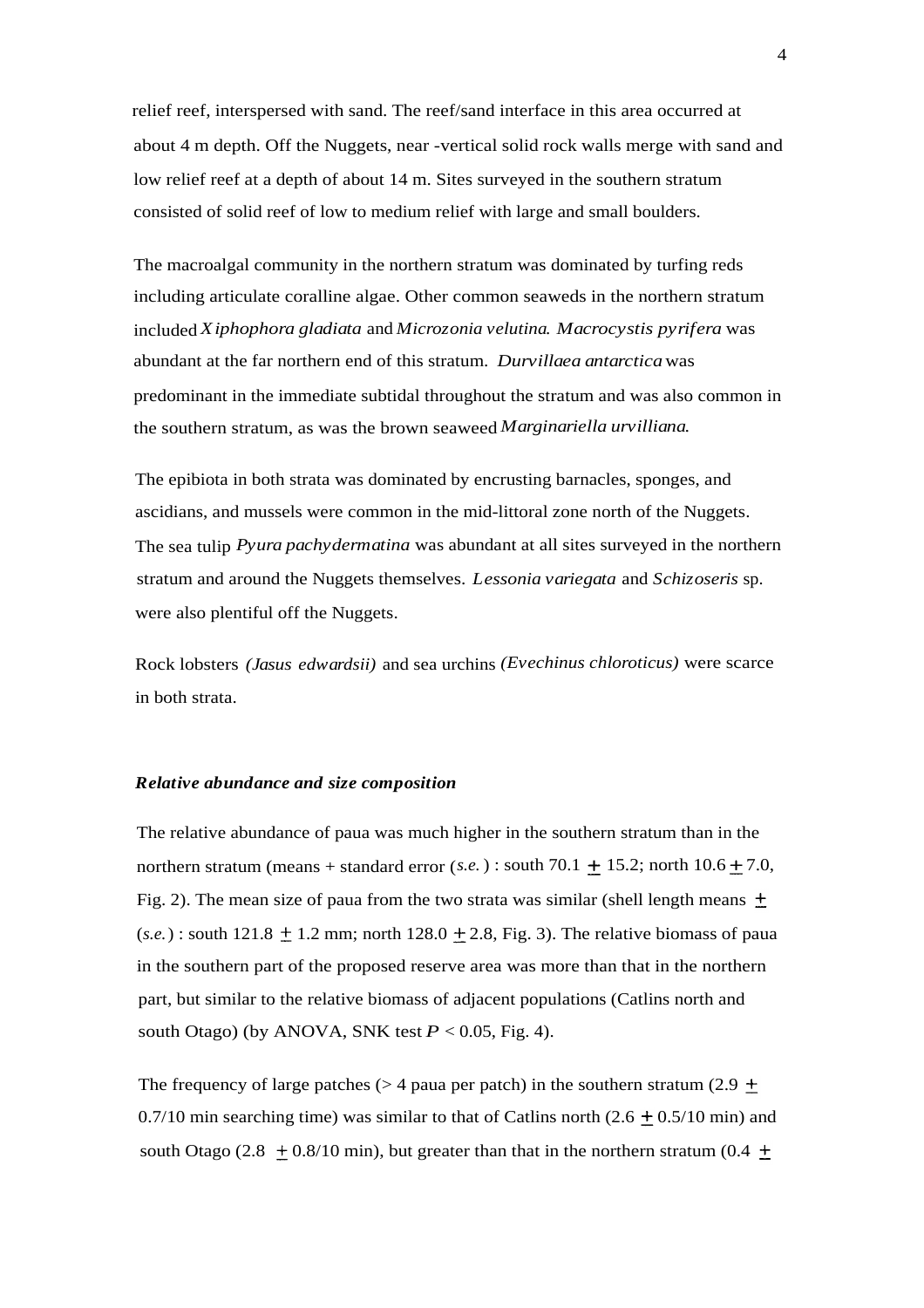0.3/10 min). However, the number of paua per patch was similar in both strata and Catlins north and south Otago (Fig. 5).

No juvenile paua were found in the northern stratum. The abundance of juveniles varied between the southern stratum of the proposed reserve and the adjacent populations (by ANOVA, *P* < 0.0 1, Fig. 6). SNK tests revealed that juvenile paua were significantly more abundant than those from adjacent populations ( $P < 0.05$ ). Juveniles sampled in the southern stratum were mostly large; few paua less than 30 mm shell length were found (Fig. 7).

## **Discussion**

The information presented here is based on a short survey of paua in the proposed marine reserve area off Nugget Point. The precision of the estimates provided (*s. e.* of about 20% of means) reflects the relatively small sample size in the two strata surveyed. The results are discussed in terms of the questions originally posed.

# **What is the proportion of paua habitat in the proposed marine reserve compared to adjacent areas?**

The area north of Nugget Point has poor paua habitat. Steep relief reef, sand, and an abundance of articulate coralline algae are not generally favoured by paua (McShane, P.E. personal observations). The results confirm the findings of a previous survey which revealed no paua off Nugget Point (McShane et al. unpublished data). In contrast, paua were common in the southern area of the proposed reserve, particularly in shallow waters (1 to 4 m). Paua occurred on smooth rock ledges or on flat reef, and were often found under large boulders which afforded protection for small paua (< 125 mm shell length). Such habitat is typical of the general Catlins region.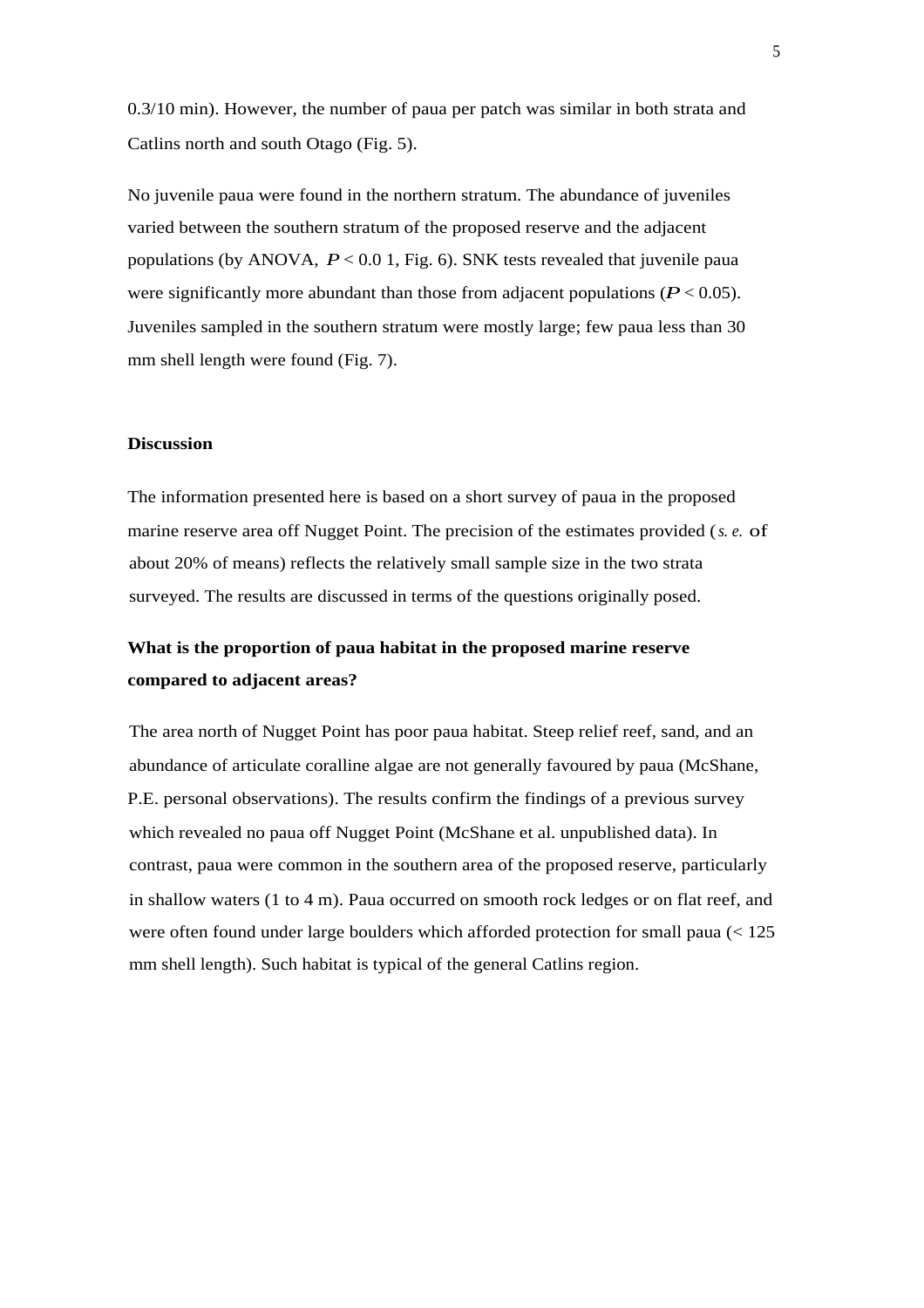# **What is the relative abundance of paua in the proposed reserve compared to adjacent areas?**

Paua were abundant only in the southern part of the proposed reserve. There, the relative biomass and frequency of large patches of paua were similar to adjacent populations.

Juvenile paua were found only in the southern area of the proposed reserve. In that area juveniles were comparatively abundant, possible because the hydrodynamics near headlands concentrates larvae of paua (McShane 1992b).

## **Can an annual harvest of 15 to 30 tonnes be sustained in the proposed reserve?**

There is insufficient information available to answer this question. Regular population surveys, such as reported here, and known harvest levels would be required to address issues of sustainable harvest.

# **Conclusions**

Paua are more common in the southern than in the northern part of the proposed marine reserve, probably due to habitat differences immediately north and south of the Nuggets. Most indicators of abundance for the area south of Nugget Point show similarity to adjacent populations of paua. The precision of the estimates of relative abundance of paua in the proposed marine reserve could and should be enhanced by further replication in additional surveys.

# **Acknowledgements**

We thank Paul Pasco for help and hospitality aboard "Mana". Thanks also to Peter Gerring for diving and technical assistance. Dr. Mike Beardsell provided helpful comments on an earlier draft.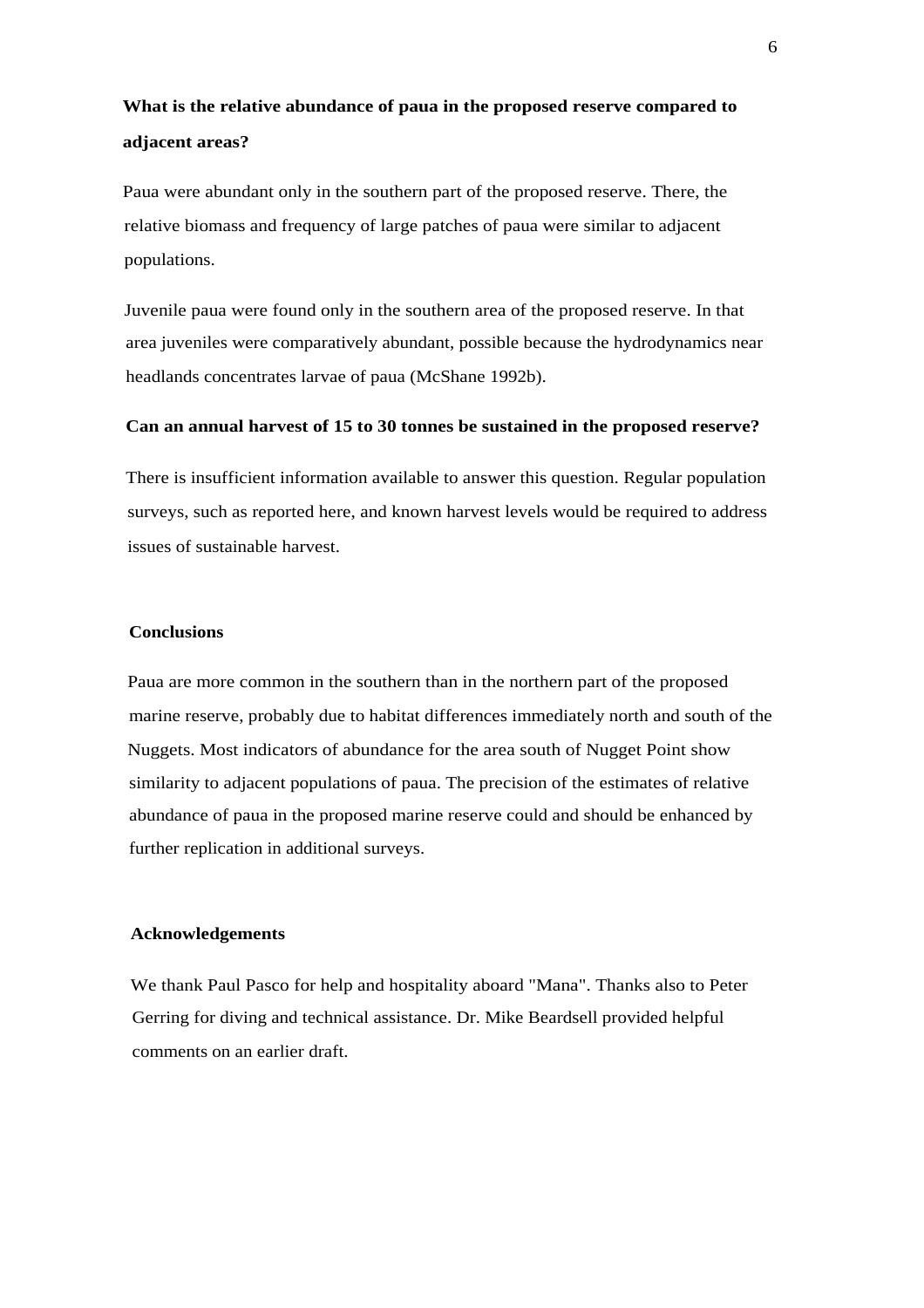#### **References**

McShane, P.E. (1992a). Paua fishery assessment 1992. New Zealand Fisheries Assessment Research Document 92/3. 26 p.

McShane, P.E. (1992b). Early life history of abalone. In, Abalone of the world: biology, fisheries and culture, edited by S.A. Shepherd, M.J. Tegner and S.A. Guzman del proo, Blackwells, Oxford. pp 120-138.

McShane, P.E. (in press). Estimating the abundance of abalone *(Haliotis* spp.) stocks examples from Victoria and southern New Zealand. *Fisheries Research.* (in press).

McShane, P.E. and Mercer, S.F. (unpublished manuscript). Morphometric variation in Haliotis iris (Mollusca: Gastropoda): an analysis of fifty populations. submitted to *Australian Journal of Marine and Freshwater Research.*

McShane, P.E., Mercer, S. and R Naylor. (1993) Paua *(Haliotis* spp.) fishery assessment 1993 NZ Fish Ass Res Doc 93/6. 22 p.

Sokal, R.R. and Rohlf, F.J. (1981). Biometry. 2nd edn. W.H. Freeman, San Francisco.

Underwood, A.J. (1981). Techniques of analysis of variance in experimental marine biology and ecology. *Oceanography and Marine Biology Annual Review 19*, pp. 513- 605.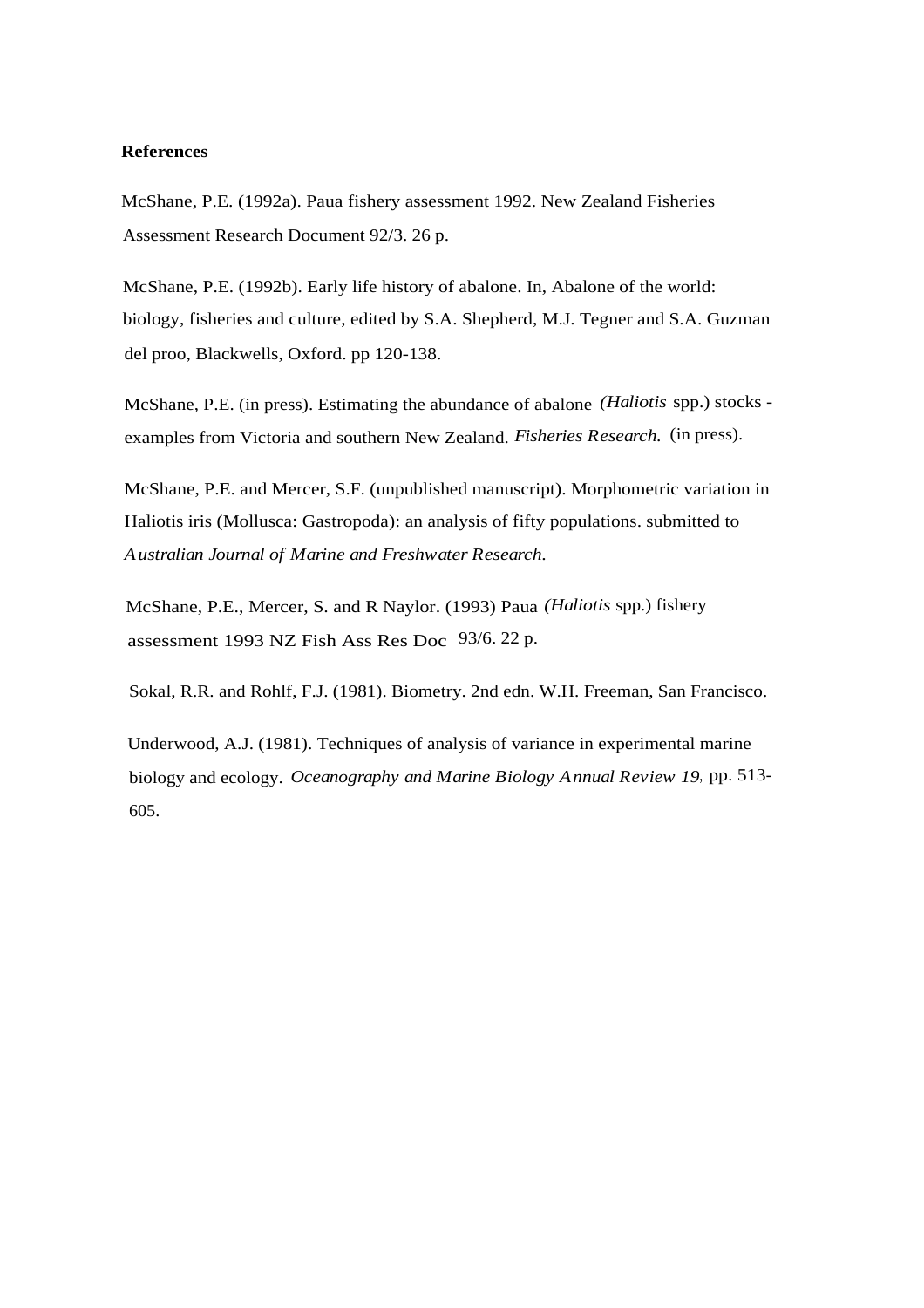

Figure 1. Stratum boundaries and sample sites, Nugget Point.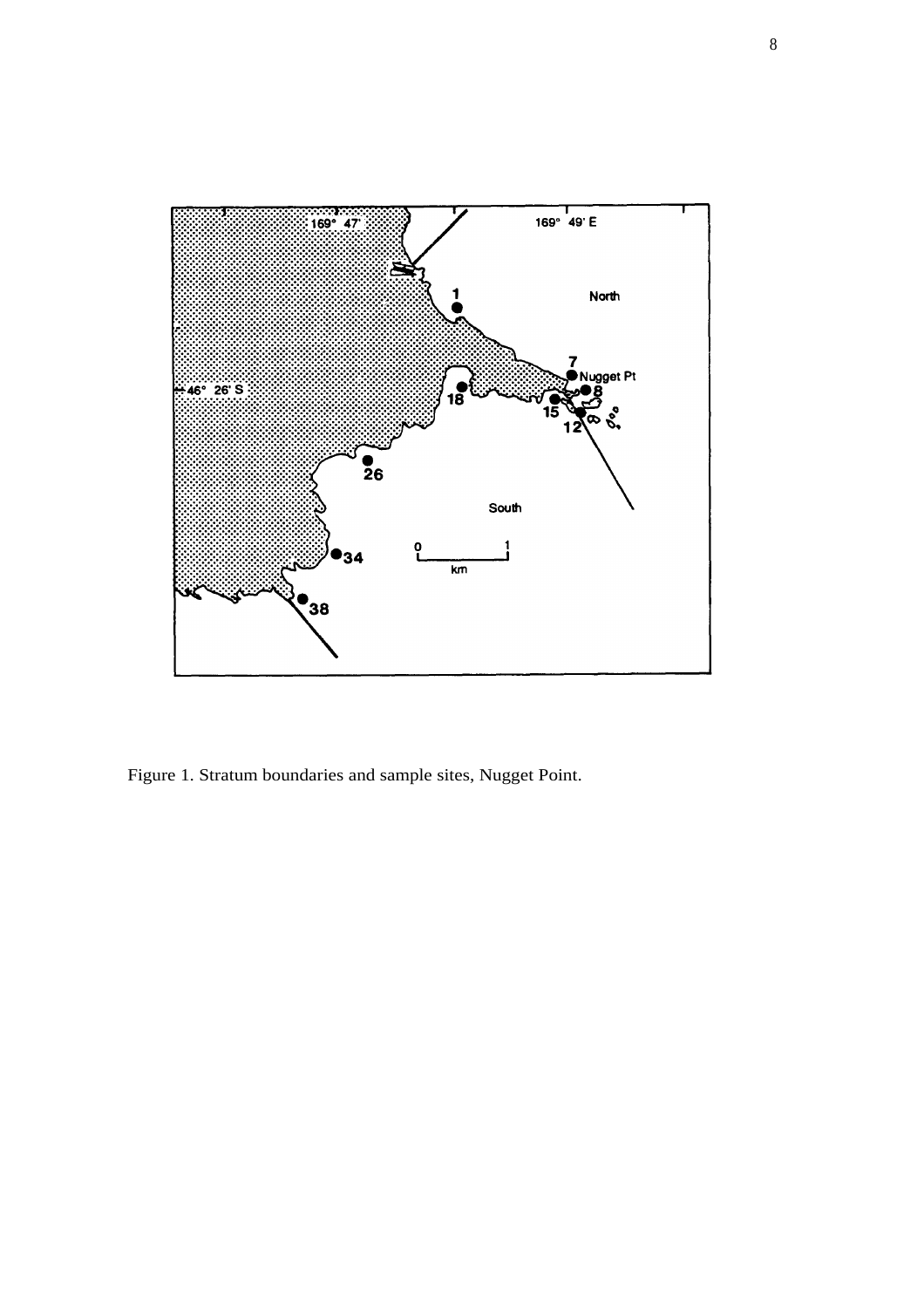

Figure 2. Comparison of the relative abundance of paua sampled south and north of Nugget Point with adjacent popuations. Means with *s.e.* are shown.



Figure 3. Length frequency distributions for paua sampled south and north of Nugget Point. Frequencies are shown as percent of the total sample with fitted normal distributions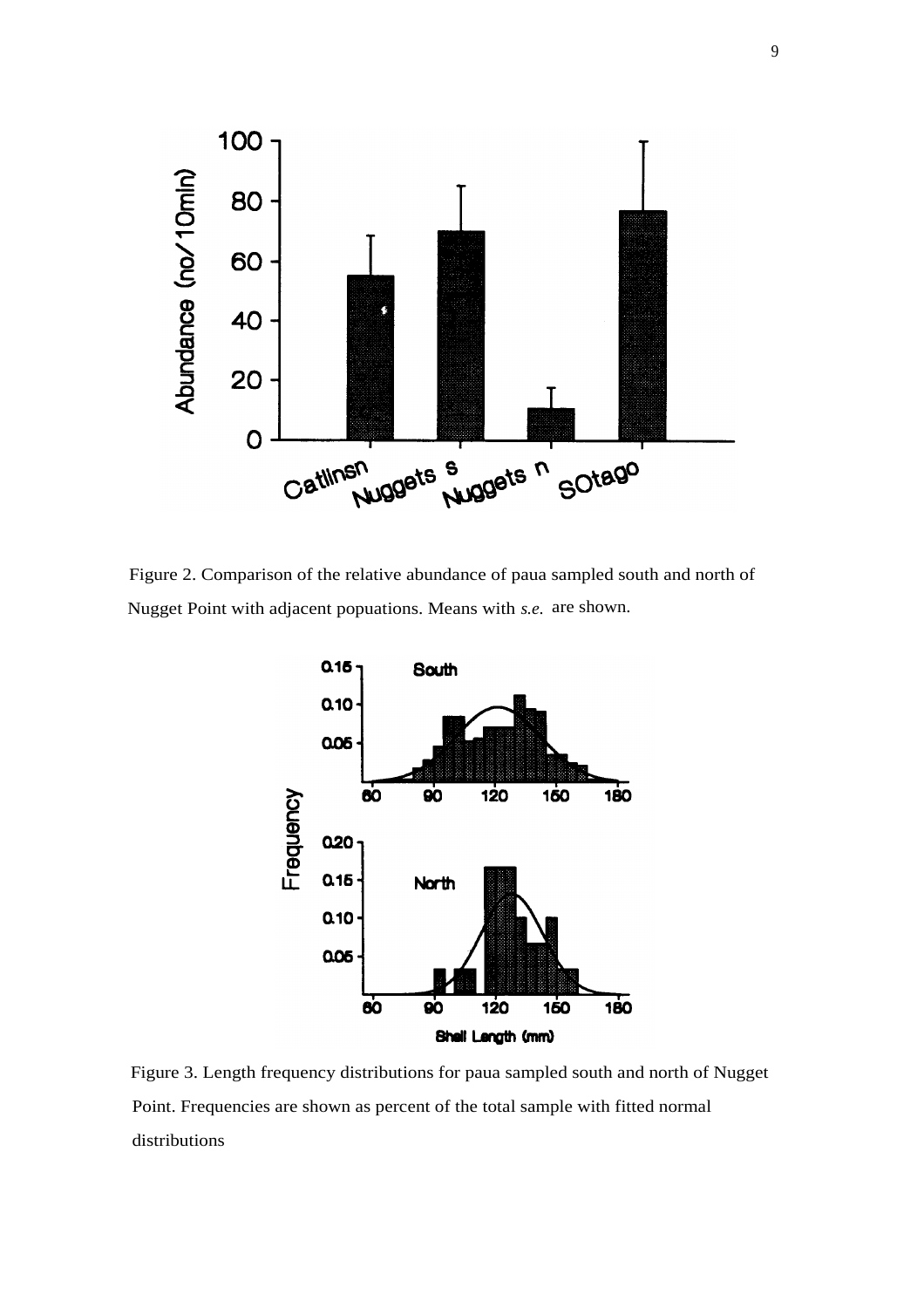

Figure 4. Comparison of the relative biomass of paua sampled south and north of Nugget Point with adjaent populations. Means with *s.e.* are shown.



Figure 5. Comparison of the number of paua per patch for samples taken from south and north of Nugget Point and from adjacent populations. Means with *s.e.* are shown.